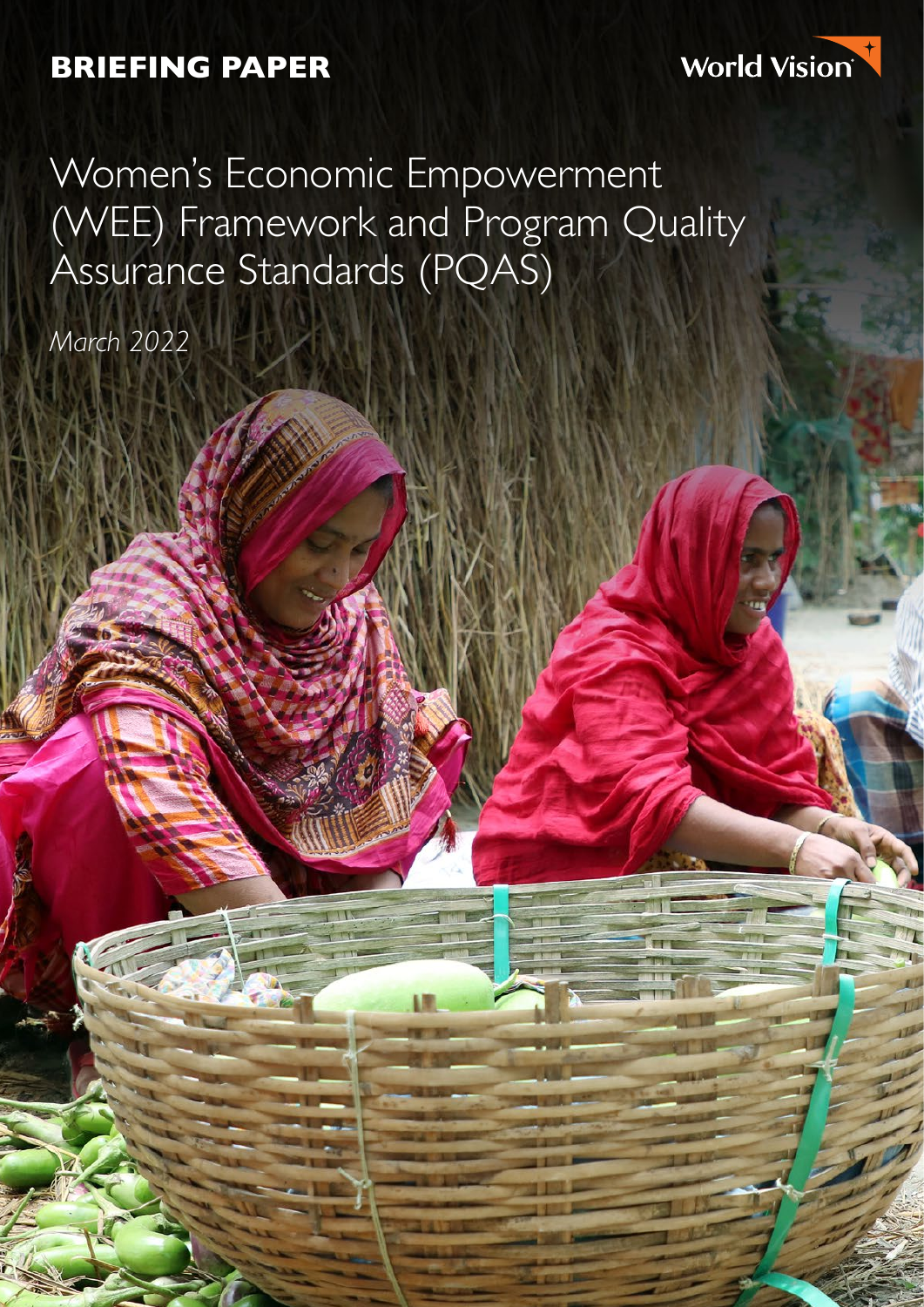## **RATIONALE**

### Women make up more than half the world's population and are disproportionately affected by poverty.

- Globally, 16 million more women than men live on less than US\$1.90 a day.<sup>1</sup>
- Women are over-represented in informal, insecure and low-income segments of economies.2
- Over 2.7 billion women are legally restricted from enjoying the same job opportunities as men.<sup>3</sup>
- Although more than twice as likely than men to be contributing family workers,<sup>4</sup> women tend to spend around three times more time on unpaid care work than men.<sup>5</sup>
- Due to underlying social and gender norms, women often have limited decision-making power over how income is spent – to the detriment of children.

World Vision has been working with women and men in the livelihoods sector for decades. However, to date, there has not been an organisation-wide approach to gender inclusion in livelihood programs. Here lies a significant opportunity to have deeper impact for the communities we serve.

Women's economic empowerment (WEE) is central to realising our mission: 'for every child, life in all its fullness'. Women are active agents of change for their families, communities and countries. When women are stable financial contributors to a household, investments in children's health and education increase.<sup>6</sup>

When women work, economies and businesses grow, and families and communities thrive.

### **PURPOSE**

World Vision's *WEE Framework and Program Quality Assurance Standards (PQAS)* aims to build a common understanding of the pathways of change required for women to be economically empowered alongside men – to the benefit of their children.

Currently, World Vision is working on livelihoods and economic development in 65 countries. The WEE Framework and PQAS is intended for World Vision staff advising or overseeing livelihood programs – as well as for key partners and supporters of livelihoods programs.

WEE is a key supporting approach of World Vision's livelihood sector. This approach includes Building Secure Livelihoods (BSL), Local Value Chain Development (LVCD), inclusive Market Systems Development (iMSD), Ultra-Poor Graduation and Savings for Transformation (S4T). The WEE Framework and PQAS provide:

- a consistent WEE definition to inform program design, implementation, and monitoring and evaluation;
- a common framework for WEE measurement, including Women's Economic Empowerment Indicator Guidance and Tools.; and
- minimum standards to achieve WEE outcomes across the project cycle.

*The WEE Framework and PQAS* were developed by **[World Vision Australia \(WVA\)](https://www.worldvision.com.au/get-involved/partner-with-us/seed)** in collaboration with external WEE experts, staff from Field Offices and World Vision International (WVI). These technical resources are based on evidence and learning in World Vision WEE projects and external good practices and evidence in WEE.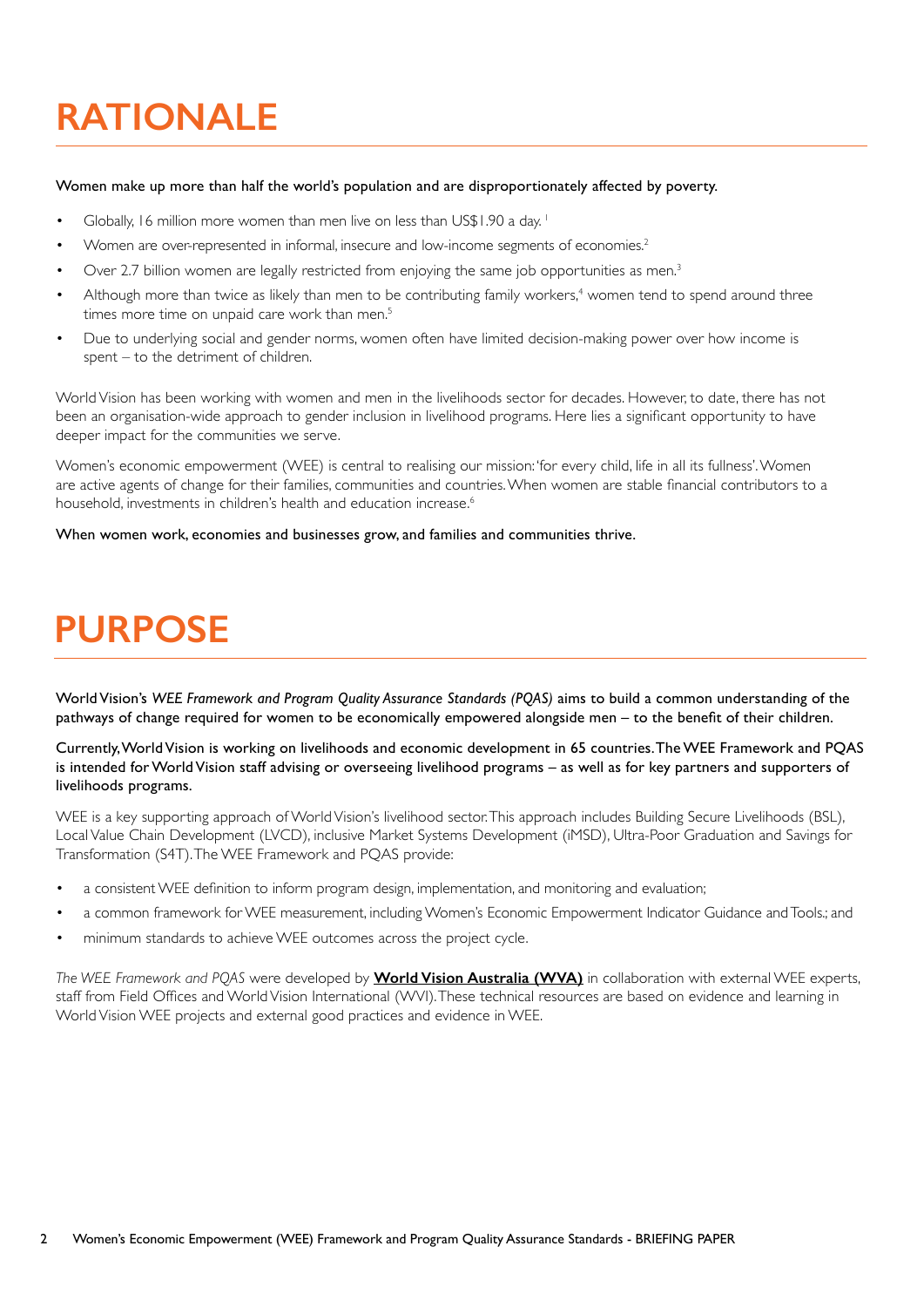### **DEFINING WEE**

World Vision defines WEE holistically along four key domains of empowerment. These domains correspond to the key challenges that women face in livelihoods (compared with men).

- **Economic advancement:** To succeed and advance economically by improving women's income generation and employment potential.
- **• Access:** To have equitable access to economic opportunities, life chances, resources and services.
- **• Agency:** To have the power to make and act on economic decisions, and to translate those choices into desired outcomes, – including manageable workloads and improved wellbeing.
- **• Equitable systems**: To benefit from equitable policies, laws, institutional practices and social norms.

#### *WV's WEE framework.*



### **MEASURING WEE**

World Vision's *WEE Framework* and domains and sub-domains of empowerment provide the basis for monitoring and evaluation.

Livelihoods programs often prioritise the measurement of economic advancement and access to opportunities and life chances, resources and services. However, it is critical to also measure changes to women's agency, including changes to decision-making, manageable workloads and wellbeing. Measuring changes in equitable systems – including how programs are addressing social norms on gender equality – is also key.

The next table provides an overview of indicators linked to WEE domains. Detailed guidance is outlined in WEE Indicator Guidance and Tools.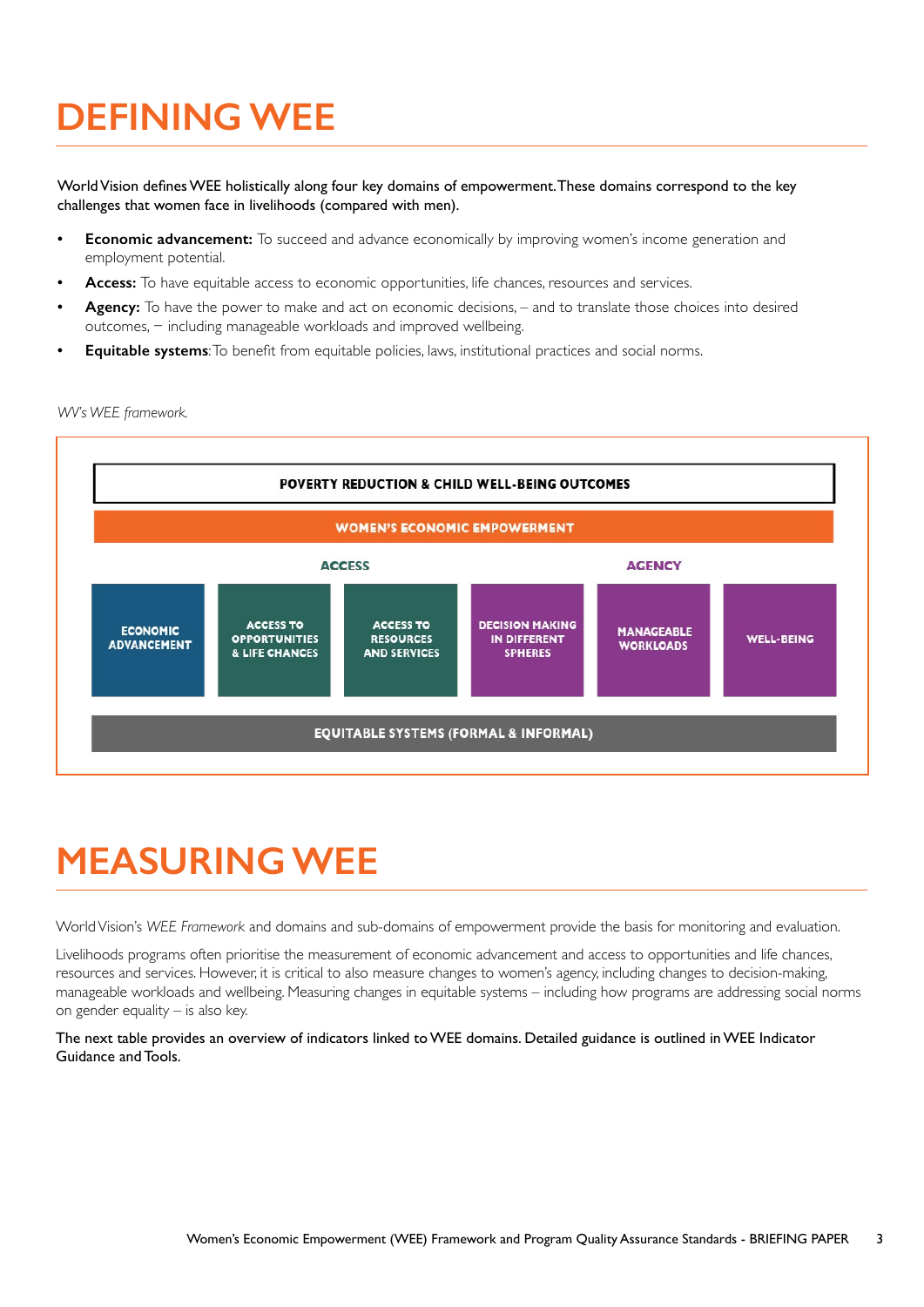#### *WEE domains and key indicators*

| <b>WEE DOMAINS</b><br><b>/SUB-DOMAINS</b>             | <b>DEFINITION</b>                                                                                                                                                                           | <b>KEY INDICATORS</b>                                                                                                                                                                                                                                                                                 |
|-------------------------------------------------------|---------------------------------------------------------------------------------------------------------------------------------------------------------------------------------------------|-------------------------------------------------------------------------------------------------------------------------------------------------------------------------------------------------------------------------------------------------------------------------------------------------------|
| <b>ECONOMIC</b><br><b>ADVANCEMENT</b>                 | Improved income, employment<br>and return on labour.                                                                                                                                        | % of households with increased income<br>✔<br>Number of jobs supported.<br>✔                                                                                                                                                                                                                          |
| <b>ACCESS</b>                                         | Access to economic opportunities, resources and services. Includes the two sub-domains below.                                                                                               |                                                                                                                                                                                                                                                                                                       |
| <b>Access to</b><br>opportunities<br>and life chances | Access to opportunities for<br>skills development, knowledge<br>transfer and job opportunities.                                                                                             | ◆ % women and men who believe that they have access to<br>adequate information and other opportunities to start or<br>expand an income-generating activity (access).<br>◆ % women and men adopting recommended business<br>practices (adoption).                                                      |
| <b>Access to</b><br>resources<br>and services         | Access to assets, financial<br>services and other resources.<br>products and services (eg,<br>agri-extension and business<br>development).                                                  | ◆ % women and men who believe that they have access to<br>adequate information and access to relevant resources<br>and services (access).<br>% households that used improved financial services in the<br>✔<br>past 12 months (adoption).7                                                            |
| <b>AGENCY</b>                                         | Ability to make and act on economic decisions.<br>$\bullet$<br>Ability to make and transform effective choices into desired outcomes.<br>Includes the three sub-domains below.<br>$\bullet$ |                                                                                                                                                                                                                                                                                                       |
| <b>Decision-making</b>                                | Improved ability to<br>make decisions free of<br>coercion at the individual,<br>family, community and<br>societal levels.                                                                   | % households with equitable decision-making in productive<br>✔<br>sphere.<br>% households with equitable decision-making in domestic sphere.<br>✔<br>% proportion of project-supported groups that are led by a<br>✔<br>woman.                                                                        |
| Manageable<br>workloads                               | Women have<br>manageable paid and<br>unpaid workloads.                                                                                                                                      | Average number of hours spent on leisure and rest by women<br>and men.                                                                                                                                                                                                                                |
| <b>Wellbeing</b>                                      | Sense of self-worth,<br>confidence, dignity, safety<br>and overall physical,<br>emotional, psychological<br>and spiritual wellbeing.                                                        | ◆ Women's subjective wellbeing/Average wellbeing score<br>(WEMWBS).<br>◆ % women who have freedom of movement to access program-<br>related services within and outside residential locality (contextual).<br>◆ % women and men reporting a perceived decrease in incidence<br>of community conflict. |
| <b>EQUITABLE</b><br><b>SYSTEMS</b>                    | Availability of equal and<br>inclusive laws, policies,<br>business regulations,<br>social and gender norms.                                                                                 | % women and men with supportive attitudes towards women's<br>economic participation.                                                                                                                                                                                                                  |

7 It is important to distinguish between access and adoption. Access refers to the immediate change in access resulting either from direct project support or as facilitated by the project. Adoption refers to the application of practices by a target group and/or partners as a result of improved access.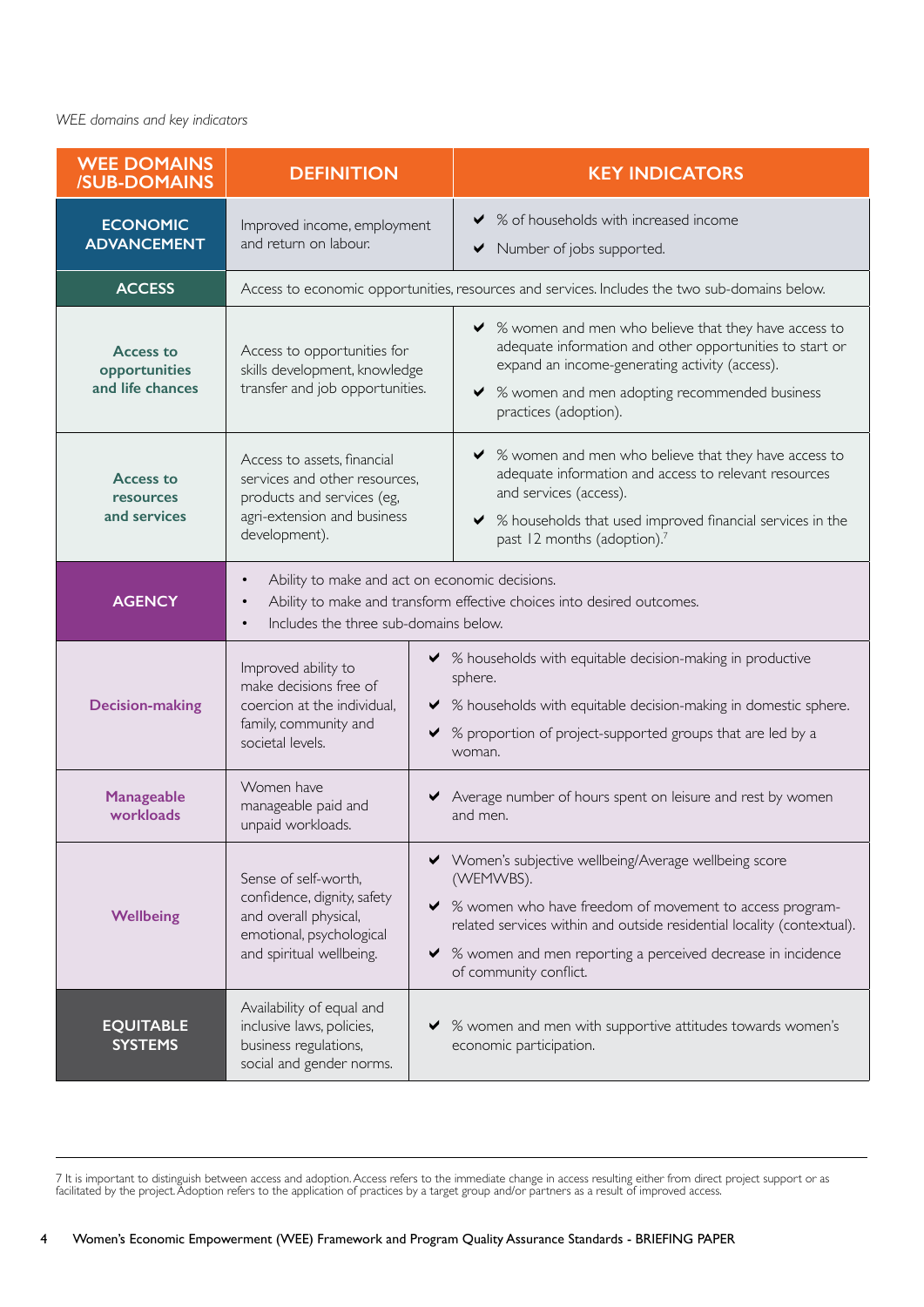# **KEY ELEMENTS**

#### Key elements of World Vision's approach to WEE include:

- **1. Making 'empowerment' the core goal.** WEE can only occur through simultaneous efforts to address multiple domains of empowerment: women's economic advancement, access, agency, and the equitable systems in which they live and work in. Therefore, programs should ensure intentional pathways of change within these four domains.
- **2.** Adopting a 'hybrid'<sup>8</sup> approach. If women are not reaching their potential in market systems, the whole system is constrained. For example, if women are working in the livestock sector, how can the sector function well if the barriers women face (compared to men) are not addressed? An understanding of how gender and social inclusion intersects with economic markets is key to implementing a systems approach and quality programming.

#### Effective approaches to WEE can consider two types of strategies:

- World Vision can work with and through market actors on gender-inclusive business models and practices that engage women and men living in poverty as producers, consumers and employees.
- To accelerate gender equality outcomes, where there is no appropriate partner, World Vision can directly engage women, men and communities to address gender-based constraints.
- For example, World Vision might work with agri-businesses to engage women as consumers of agri-inputs, while also engaging households on gender-inclusive financial literacy training (GIFT). At the same time, World Vision might also work with communities on gender- transformative approaches to address harmful social norms and unequal gender relations (see WVA'S iMSD, Financial Inclusion and WEE approaches, and Gender-inclusive financial literacy training (GIFT) below).
- **3. Making women visible; recognising and valuing women's work both paid and unpaid.** World Vision can make the business case for gender equality with market actors by recognising women's roles as economic actors. World Vision can also promote a 'household approach' where men and women work together as partners on their livelihoods, recognise each other's contributions, and share the benefits equitably within the family.

### **World Vision's iMSD, Financial Inclusion and WEE approaches**

This figure shows how World Vision's hybrid approach to inclusive Market Systems Development (iMSD), FInancial Inclusion and WEE works simultaneously at two levels. World Vision works with and through market actors, such as the private sector and government, while also working directly with men, women, households and communities to address the key barriers faced by women (compared with those faced by men).



8 'Hybrid' approaches to market-based programs are also referred to as 'hybridisation', 'push-pull' and 'lift up/reach down' approaches.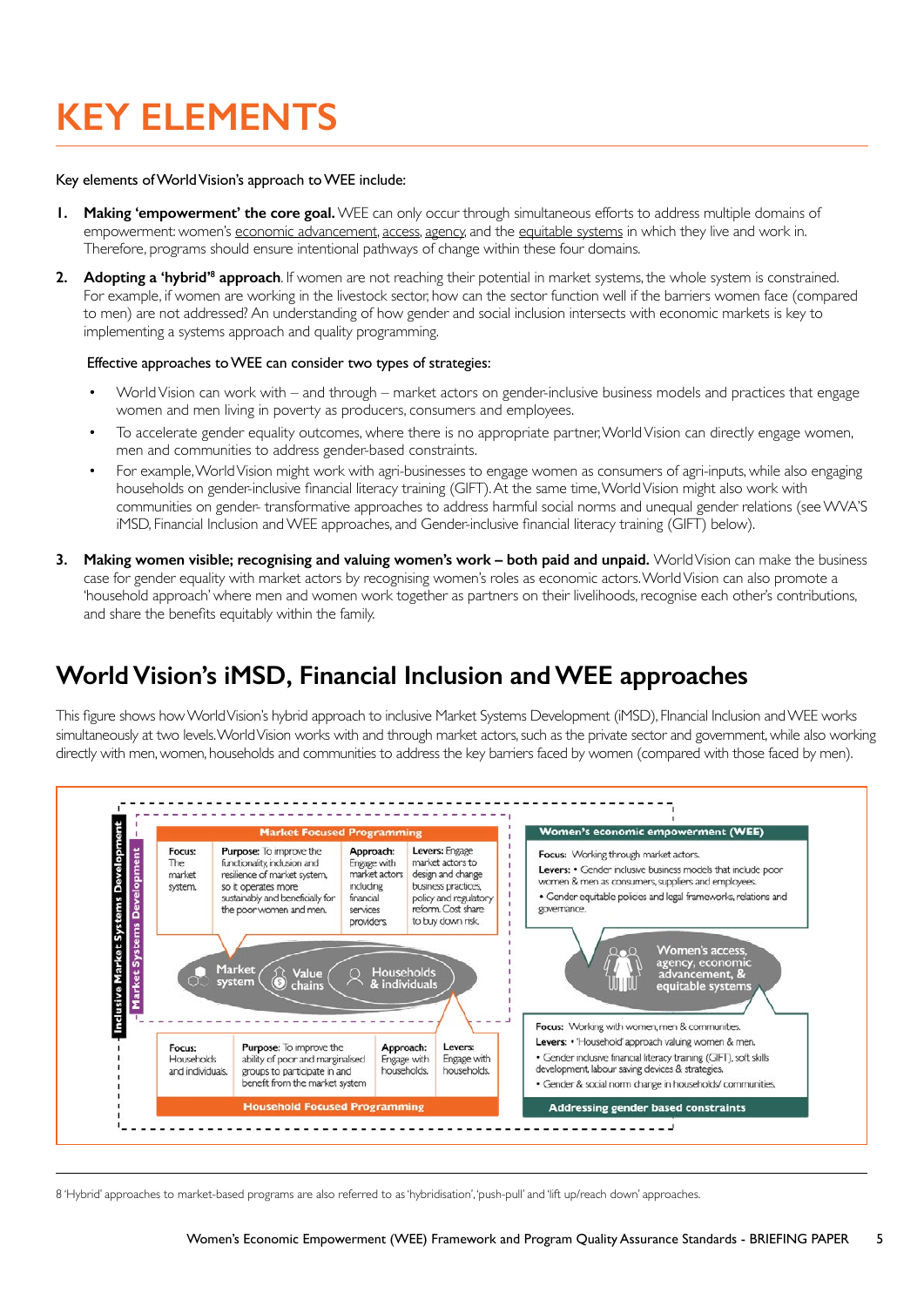### **Gender-inclusive financial literacy training (GIFT)**

*"… my wife and I have sizeable amount of income. But we did not know what expenses have been made because there is no record. In the family vision session, we surprisingly found that my wife and I had different visions. I have a goal of having a borehole well in our horticultural garden. Meanwhile, [she] has the goal of buying a small truck [for] our business. Then in the evening my wife and I tried to look back our goal. Then, we remake our vision ... "*

*– Risaldy, GIFT participant, Moringa Project, East Nusa Tenggara.*



*participating in the GIFT training in the MORINGA project in Indonesia. GIFT aims to increase both men and women's access to financial literacy skills as well as agency to make financial decisions (World Vision International).* 

Based on global best practices in financial literacy, behavioural economics and gender-transformative programming, **[GIFT](https://www.wvi.org/publications/manualtoolkit/gender-inclusive-financial-literacy-training-manual)** combines practical financial management skills training with sessions on equitable financial decision-making between women and men. Designed for couples, GIFT is currently being piloted under the Department of Foreign Affairs and Trade AusAID NGO Cooperation Program (ANCP) funded Moringa Project in Indonesia, and the Accelerating Healthy Agriculture and Nutrition (AHAN) Project in Laos PDR. Several other projects and countries World Vision works in are now also scaling this approach in their programs in partnership with local credit unions who provide GIFT training alongside the loans they offer, Where there are no credit unions, it is implemented by the project team.

### In the Moringa Project, GIFT is being implemented in partnership with local credit unions. A project impact assessment highlights promising results:

- Fifty-eight percent of women and men have improved financial management knowledge.
- More than 60 percent of GIFT participants increased their savings balance, some very significantly.
- Sixty-six percent of women and men report more equal decision-making over financial decisions.

Korenlis Mail, Manager of Credit Union in East Nusa Tenggara, Indonesia has highlighted how it supports their business. *"Even though I* was a little hesitant at first, GIFT provides a new perspective on gender in the context of building family financial literacy, especially in the *context of patriarchal culture. By incorporating GIFT into credit union training, this enhances [our] branding and we are even contracted by other organizations to train GIFT to their assisted communities. This has an impact on increasing the number of credit union members."*

## **WEE EMERGING EVIDENCE**

World Vision's *WEE Framework* and *PQAS* was informed by key learnings from the organisation's WEE pilot projects and initiatives in the Asia-Pacific region. Emerging evidence from these projects highlights the value of adopting intentional 'twin-track' programs that target women's economic advancement, access, agency and equitable systems. These twin-track programs have combined: i) gender mainstreaming in World Vision's livelihood models, with ii) targeted strategies to address the gender-based constraints faced by women (compared with those faced by men).

- i. Programs have worked with market actors to include women and men in gender-inclusive business models. This approach has been key to promoting women's economic advancement and access.
- ii. WEE pilots have also adapted gender-transformative models that have targeted women's agency and equitable systems.

Gender- transformative programming seeks to address the root causes of gender inequality by redressing the unequal power dynamics and structures that serve to reinforce gendered inequalities, replacing them with equitable alternatives. WEE pilot programs in Bangladesh and Sri Lanka have partnered with Promundo to implement their gender- transformative models for couples, including Mencare-Program P<sup>9</sup> (Mencare). The Mencare model engages couples over a 14-week period on issues of gender equality. Journeys for Transformation (JoT) has adapted Mencare for couples participating in savings groups.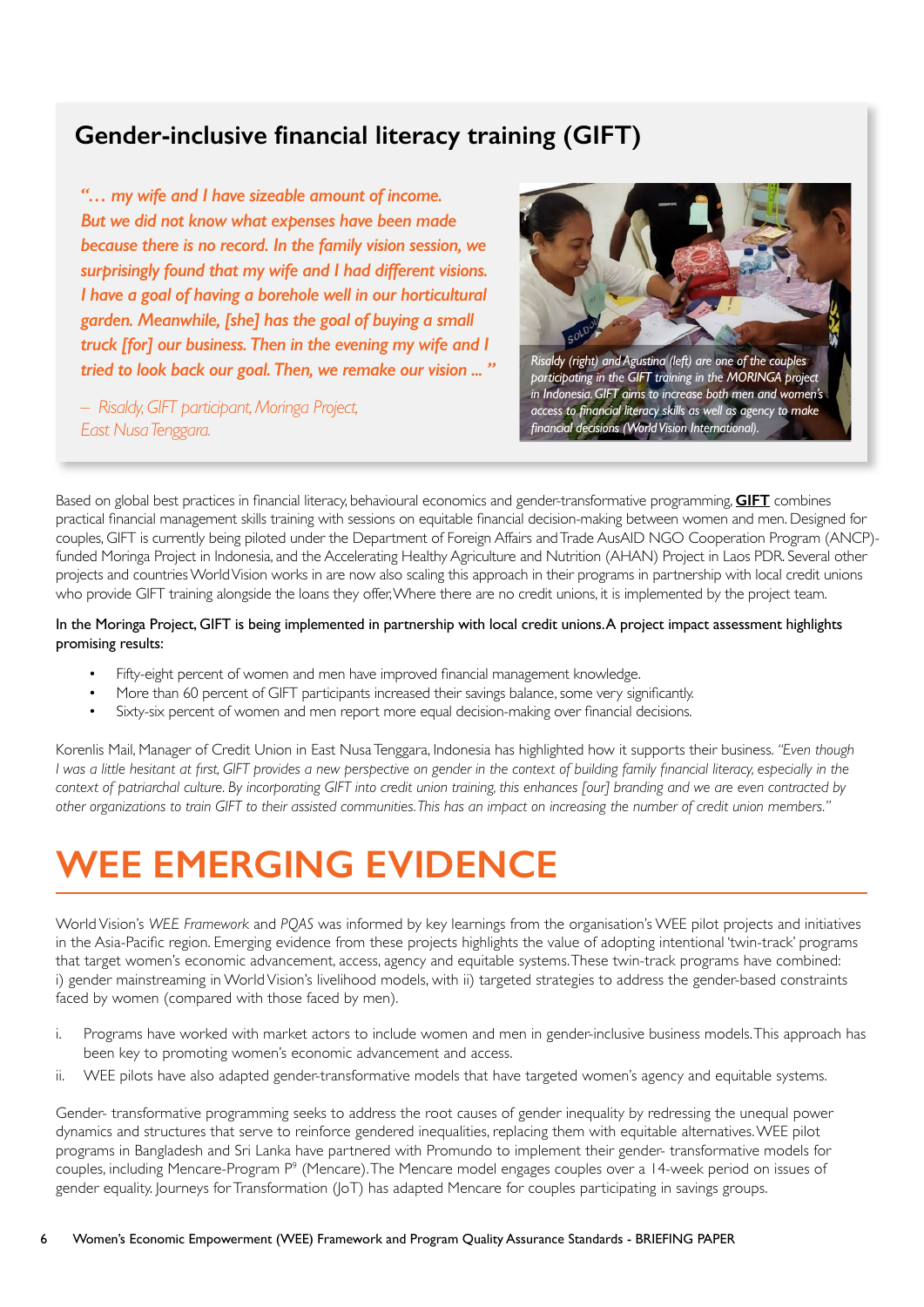# **EMPOWERING WOMEN IN BANGLADESH**

*"I sold dried chili at BDT 5,500 per maund this season, green chili at BDT 1500-1600 … since we rural women do not hold office jobs, farming is our real job. I am happy with the earnings … [My daughter] will hold a job when she grows up, she can also do farming if she wants to. A woman can do anything, right?"*



*In the NSVC project, chili offers good opportunities for women's economic empowerment. Women are already working in this value chain, which has low start up costs and can be worked on close to the home (World Vision Bangladesh).*

*- Morjina, chili farmer, NSVC Project, Bangladesh.*

World Vision's Nutrition Sensitive Value Chains for Smallholder Farmers (NSVC) Project (2017-2022) seeks to improve the economic empowerment and nutrition of 20,000 smallholder male and female farmers and their households in Bangladesh's Jamalpur district. Supported by the Australian Government through the ANCP Program, this six-year US\$5.78 million project implements a holistic approach to realising WEE domains through a 'twin-track' design. It does this by:

- **i. Gender mainstreaming in the iMSD to increase women's economic advancement and access.** The project is working in a mixture of male-led, jointly-led and women-led crops value chains to ensure that both women and men can benefit. Chili and leafy greens were identified as the value chains with the highest opportunities for women due to: a) low start-up costs; b); many women were already working in these value chains; and c) work could be done close to the home.
- **ii.** Developing new partnerships. The NSVC Project has developed new partnerships between agri-input suppliers on hybrid seeds. This helped agri-businesses like Petrochem and Ispahani Agro Limited to expand their customer base in in Jamalpur, while increasing producer groups' access to seeds to support increased yields. The NSVC Project made the business case that women are reliable customers of agri-inputs.
- **iii. Targeted approaches to promote women's agency and equitable systems.** World Vision worked with Promundo to adapt the Mencare model for the project and its context. This was complemented by social norm change activities at the community level, including folk songs, male champions, and engagement with religious, government and community leaders. The project is also implementing GIFT training for couples (mentioned above).

Mid-term evaluation findings demonstrate that the project is making strong progress across WEE domains, with improvements also evident in child wellbeing. For more information, please see the full **[NSVC Impact Brief](https://www.worldvision.com.au/docs/default-source/impact-briefs/bangladesh-nsvc-progress-brief_revised.pdf?sfvrsn=dfba3c_2)**.

### *Economic advancement:*

• There was a 67 percent increase in income from value chains from the baseline evaluation (2018 - BDT 10,500) to midline evaluation (2020 – BDT 17,500).

### *Access:*

- Sixty-three percent of project beneficiaries are women. These women now have increased access to income generation and skills development opportunities, including collective buying and selling.
- Women also have increased access to financial and agri-extension services. Investment in farming businesses using savings or loans from an microfinance institution or savings group increased from 12.2 percent (baseline evaluation) to 38.0 percent (midline evaluation).

### *Agency (decision-making, manageable workloads, wellbeing):*

- There has been progress made in the areas of women's decision-making and manageable workloads. More than 61 percent of executive committee positions within producer groups are held by women. Support from men in domestic activities and childcare has increased, and both women and men report higher levels of satisfaction in their time use.
- While decision-making power increased for both women and men, men still report having significantly more decision-making power than women in relation to income-generation activities (IGA), non-IGA, saving and borrowing money. However, results also reveal increasing gender-equitability in the distribution of food between women/men and girls/boys.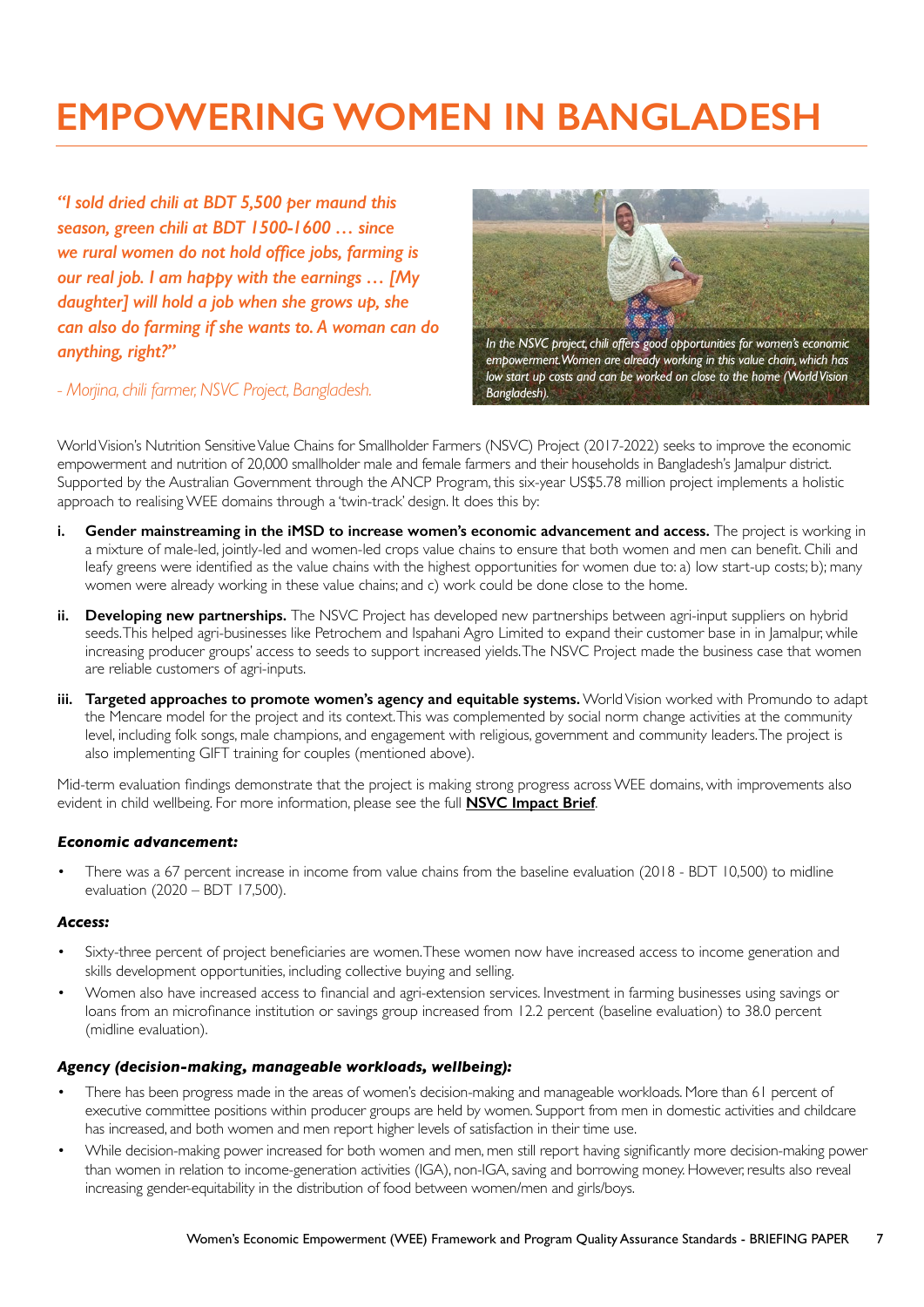### *Equitable systems:*

• There appears to be positive movements across some attitudes, including mobility and decision-making. However, some harmful attitudes still exist relating to women's wellbeing – specifically gender-based violence (GBV).

### *Child wellbeing:*

There have been strong results for the children of parents engaged in the income generation and nutrition components of the project. For children aged 6-23 months, meal frequency has increased from 23.3 percent (baseline evaluation) to 93.3 percent (midline evaluation).

## **EMPOWERING WOMEN AND PERSONS LIVING WITH A DISABILITY IN SRI LANKA**

*"At the start I did not even know what mushroom was … I was hiding because I'm a disabled person and [I thought] I won't be able to do it, but iLIVE asked me to come … Today I am training others on cultivating mushrooms, even Dilmah Foundation. My dream is to get the people like me to come out. They shouldn't hide. If they come out and start working their problems would get solved."*



*- Jesumalar, mushroom farmer/trainer, iLIVE Project, Sri Lanka.*

World Vision's five-year Sri Lanka Gender and Disability Inclusive Economic Development (iLIVE) Project (2016-2021) aimed to increase the economic engagement of 24,000 households, striving for holistic economic empowerment outcomes for 2,696 beneficiaries from producer groups. Supported by the Australian Government through the ANCP Program, the five-year project in North and East Sri Lanka, employed a holistic twin-track design in partnership with Value for Women, Promundo and CBM. It did this by:

- **i. Mainstreaming gender and disability inclusion in the LVCD and S4T models to promote women's increased economic advancement and access**. iLIVE worked in groundnut and mushroom value chain crops. These had low entry barriers and better opportunities for women and persons living with a disability (PWDs) – especially in the area of value addition, processing (eg, mushroom tea, dried mushrooms, shelled groundnuts).;
- **ii. Targeted gender transformation approaches to increase women's agency and equitable systems**. Promundo's JoT aimed to promote gender-equitable relations between couples in savings groups, while Community Change models sought to address harmful social norms linked to gender and disability at the community level via community dialogues.;
- **iii. Targeted approaches to 'reasonable accommodation' for PWDs** via leadership training and partnerships with Disabled People's Organisations (DPOs) across the project's components.

The iLIVE Project successfully achieved holistic outcomes across WEE domains, with key changes evident from baseline to endline evaluations. For more information, please see the **[iLIVE Impact Brief](https://selfservice.wvcentral.org/forms/wvcsslogin.fcc?TYPE=33554433&REALMOID=06-724193f1-f159-48f6-95f4-528f84174776&GUID=&SMAUTHREASON=0&METHOD=GET&SMAGENTNAME=wvcentralsp13www&TARGET=-SM-HTTPS%3a%2f%2fwww%2ewvcentral%2eorg%2fcommunity%2fRL%2fResources%2fiILIVE%20Impact%20Brief_Revised_Final%20Draft_11Nov21%2edocx%3fWeb%3d1)**.

### *Economic advancement:*

- 24,000 families increased their household incomes by 30 percent.
- Producer group members increased their incomes by 107 percent (mean) from key value chain products.
- Sixty-six percent of producers were women and 15 percent of producers were PWDs.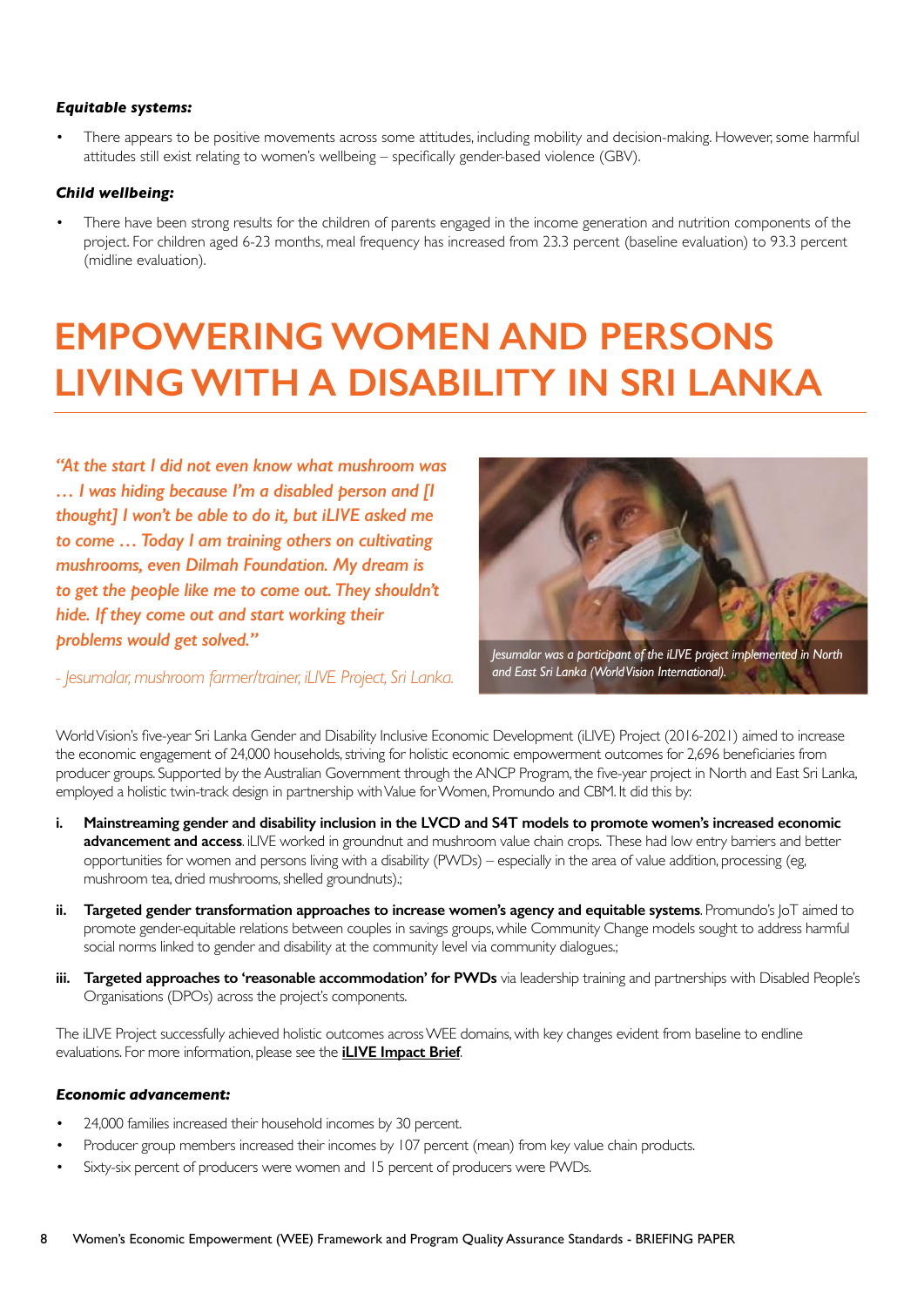#### *Access:*

• Producer group and savings group members gained increased access to new economic opportunities, resources and services. For example, the percentage of respondents who report feeling aware of market information (prices, demand etc) increased from 34 percent to 57 percent. Seventy-three percent of respondents stated that their savings or loans were used to invest in IGAs.

#### *Agency (decision-making, manageable workloads, wellbeing):*

- There were positive shifts in household decision-making, and men's engagement in the care work also increased.
- The percentage of women reporting decision-making power over major household expenditures increased from 63 percent to 71 percent. Meanwhile, women reporting having decision-making power over productive activities increased from 56 percent to 77 percent.
- The proportion of households in which men are involved in daily childcare rose by 57 percent, from 23 percent to 36 percent. This increase was higher among men that participated in JoT (53 percent).

#### *Equitable systems:*

- There have been positive shifts in norms linked to gender and disability, although harmful attitudes to GBV persist.
- The percentage of persons in agreement that it is perfectly acceptable for women to work outside of the home increased from 73 percent to 86 percent.
- The percentage of respondents reporting that they feel comfortable working with someone who has a physical or sensorial disability increased from 26 percent to 91 percent.

### **KEY CONTACTS**

The lead authors for this technical resource are Ellie Wong and Samira Saif, with Linda Jones and Gayathri Jayadevan as co-authors. For more information or any feedback, please contact:

#### **WVA Economic Empowerment Manager:**

**Ellie Wong:** [ellie.wong@worldvision.com.au](mailto:ellie.wong@worldvision.com.au)



### **ENDNOTES**

1 United Nations Women. 2022. Poverty deepens for women and girls. 1 February 2022. [https://data.unwomen.org/features/poverty-deepens-women-and-girls](https://data.unwomen.org/features/poverty-deepens-women-and-girls-according-latest-projections)[according-latest-projections](https://data.unwomen.org/features/poverty-deepens-women-and-girls-according-latest-projections)

2 UN Women. Facts and Figures: Economic Empowerment. July 2018. [https://www.unwomen.org/en/what-we-do/economic-empowerment/facts-and](https://www.unwomen.org/en/what-we-do/economic-empowerment/facts-and-figures#:~:text=Women’s%20economic%20empowerment%20includes%20women’s,economic%20decision%2Dmaking%20at%20all)[figures#:~:text=Women's%20economic%20empowerment%20includes%20women's,economic%20decision%2Dmaking%20at%20all](https://www.unwomen.org/en/what-we-do/economic-empowerment/facts-and-figures#:~:text=Women’s%20economic%20empowerment%20includes%20women’s,economic%20decision%2Dmaking%20at%20all)

3 104 economies still have laws preventing women from working in specific jobs; 59 economies have no laws on sexual harassment in the workplace; and in 18 economies, husbands can legally prevent their wives from working. World Bank Group. 2018. Women, Business and the Law 2018. <u>https://openknowledge.worldbank</u> [org/handle/10986/29498](https://openknowledge.worldbank.org/handle/10986/29498).

4 Ibid.

5 UN Women. 2020. Review of Women's Rights 25 years After Beijing. <https://www.unwomen.org/en/digital-library/publications/2020/03/womens-rights-in-review>.

6 United Nations Foundation. 2013. A Roadmap for Promoting Women's Economic Empowerment. [http://www.womeneconroadmap.org/sites/default/files/WEE\\_](http://www.womeneconroadmap.org/sites/default/files/WEE_Roadmap_Report_Final.pdf) [Roadmap\\_Report\\_Final.pdf](http://www.womeneconroadmap.org/sites/default/files/WEE_Roadmap_Report_Final.pdf).

7 It is important to distinguish between access and adoption. Access refers to the immediate change in access resulting either from direct project support or as facilitated by the project. Adoption refers to the application of practices by a target group and/or partners as a result of improved access.

8 'Hybrid' approaches to market-based programs are also referred to as 'hybridisation', 'push-pull' and 'lift up/reach down' approaches.

9 Program P has been adapted and/ or implemented in at least 18 countries around the world. Results from a randomised controlled trial (RCT) of Program P in Rwanda released in 2018 reveal powerful impacts on health and violence outcomes.